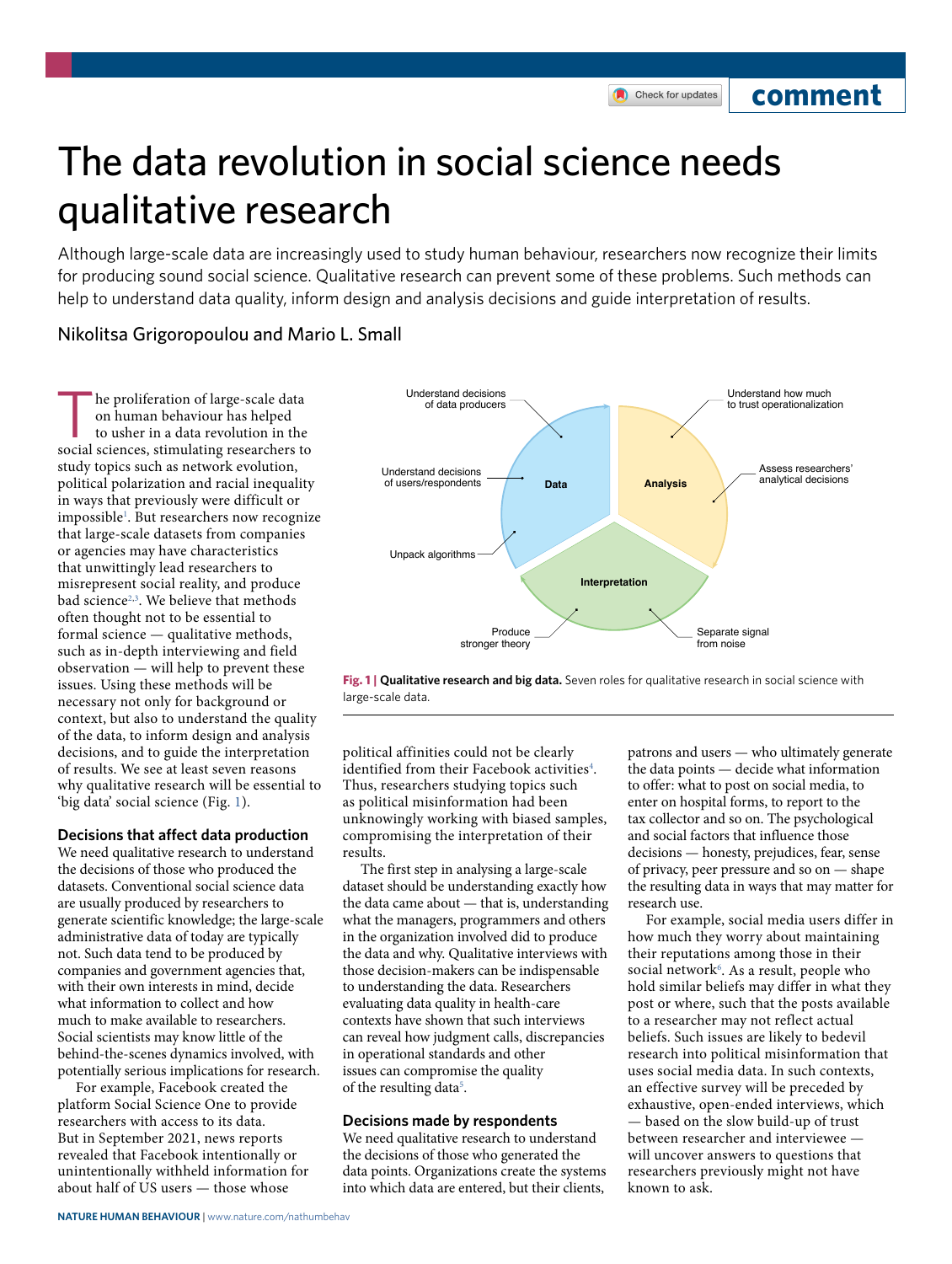#### **The nature of algorithms**

We need qualitative research to understand what lies behind algorithms. Algorithms are sequences of instructions that allow a computational system to perform an operation or solve a problem. Companies use algorithms to determine what users see, to flag suspicious emails, to determine credit scores and more. Thus, algorithms are essential to both user behaviour and the nature of the data.

Because algorithms are often proprietary, researchers may have little knowledge of how they affect the resulting data. Thus, it may be unclear how much a pattern observed in the data was due primarily to the algorithm itself<sup>3[,6](#page-2-5)</sup>. For example, Twitter's algorithms have been called 'racist' because of how they have handled images of faces of Black individuals. Among other problems, if a user uploaded a photograph that was too large and contained faces of both a white and a Black individual, the algorithms were more likely to crop out the Black individual, leaving only the face of the white individual to appear on the user's timeline. Consider how this decision would affect a study. If a researcher then scraped Twitter data, they would collect the uploaded photograph, not the cropped version that users see, such that the role of the cropping algorithm would remain hidden in the dataset. The researcher could then wrongly infer that in pictures with multiple people, users ignore the faces of Black individuals — whereas in fact users were merely less likely to see such faces because of the algorithm's decisions.

Understanding algorithms is important. But uncovering the proprietary algorithmic code of a company is not always needed to assess how algorithms operate and introduce bias. Algorithms are the product of "thousands of decisions by the company's programmers"[3](#page-2-2) and by the people who train and calibrate the models. To understand those human roles, interviews and field observations are among our most powerful tools: interviews are designed to unravel how people make decisions, and ethnographers have long embedded themselves in job sites for months at a time to understand production from the inside<sup>[7](#page-2-6)</sup>.

#### **Linking variables to concepts**

We need qualitative research to understand how much trust we can place in operationalizations. When faced with large-scale data, researchers often take a variable created with aims other than research and reinterpret it for scientific purposes. But the new meaning that they attribute to the variable may be inaccurate or inappropriate. For example, consider a recent study of how informal mentorship

affects scientists' careers<sup>[8](#page-2-7)</sup>. The researchers obtained citations to papers published in ten mostly STEM fields and interpreted the co-authorship of a paper by junior and senior scholars as an indicator of informal mentorship. They found, among other things, that co-authorship by female junior and senior scholars — that is, in their minds, female-to-female informal mentorship was associated with fewer citations for both mentor and mentee, which prompted the authors to question policies promoting the mentoring of women by other women.

The now-retracted article was criticized for reducing informal mentoring to co-authoring, and neglecting many other dimensions. To their credit, the authors had used survey data to assess whether co-authorship was a good indicator. But the validation survey was unsuccessful, because the questions were too narrow in scope and were not pretested. A stronger approach would have first interviewed potential respondents on how they understand informal mentoring, what might be appropriate indicators and how they interpret potential survey questions. Such 'cognitive interviewing', as it is known, would have helped to produce a stronger survey instrument, probably leading the authors to interpret their results more cautiously. Operationalization lies at the heart of science, and — for variables reinterpreted for new purposes confidence in the interpretation will often benefit from effective interviewing.

#### **Analytical decisions**

We need qualitative research to understand researchers' analytical choices. Many large-scale datasets can be analysed in nearly infinite ways. Researchers must therefore make many subjective choices. This flexibility, which has recently been termed "researcher's degrees of freedom["9](#page-2-8) , can result in questionable findings. Solutions that critics have proposed (such as requiring hypotheses to be preregistered) have value, but they rarely help to account for why researchers make different decisions in the first place. That accounting requires studying the researchers' analytical decisions.

A recent study collected the analytical codes of 73 teams testing the same hypothesis with the same data, to examine how their decisions affected their conclusions<sup>[10](#page-2-9)</sup>. The teams followed many different analytical pathways, which, troublingly, resulted in different and even contradictory substantive conclusions. Notably, the study could only account statistically for part of the variation based on teams' expertise, prior beliefs and

expectations. They needed more insight into the idiosyncrasies behind the teams' decisions — a topic perfectly suited for in-depth interview and focus group research.

#### **From data to theory to data**

We need qualitative research to generate strong theories. The value of large-scale data has been enhanced by the growth of computational social science, which among other things has improved our ability to predict behaviour. But even state-of-the art methods applied to high-quality data may fail at prediction in the absence of good theory. Consider the results of a recent challenge<sup>11</sup>: 160 research teams submitted models to predict life outcomes using longitudinal data with nearly 13,000 variables on more than 4,000 US families. The teams were given background data from the first five waves of the survey, about half of the data for the outcomes in the sixth wave and wide latitude to generate their models. The results were disappointing; the best models accounted for not more than 20% of the variation in the best-predicted outcome<sup>11</sup>. The quantitative researchers who organized the challenge concluded that in-depth interviews, particularly with idiosyncratic cases, would be needed to provide better theories from which to generate predictions<sup>12</sup>. Effective theory will be necessary to predict many social outcomes, and a large dataset alone cannot supply such theory; qualitative research can generate insight about what to look for in the data and how to theorize what is being observed.

#### **Recognizing noise**

We need qualitative research to avoid wrongly inferring meaning in ambiguous patterns. Scholars have noted that large-scale data can contribute to the cognitive tendency to observe ostensibly meaningful connections when faced with an ambiguous pattern<sup>[2](#page-2-1)</sup>. Qualitative research can help to make sense of such ambiguities. For example, a study recently used smartphone tracking data from participants at a party to examine social contact on the basis of physical proximity between phones<sup>[13](#page-2-12)</sup>. But the researchers also realized that not all physical proximity is meaningful — people are sometimes standing next to each other but not talking — and that analysts might easily impute meaning to every contact, thus misconstruing random encounters as part of a pattern. They therefore collected in-person ethnographic data to help to discern relevant from irrelevant information, reconstruct the atmosphere of the event and formulate credible interpretations of the patterns observed.